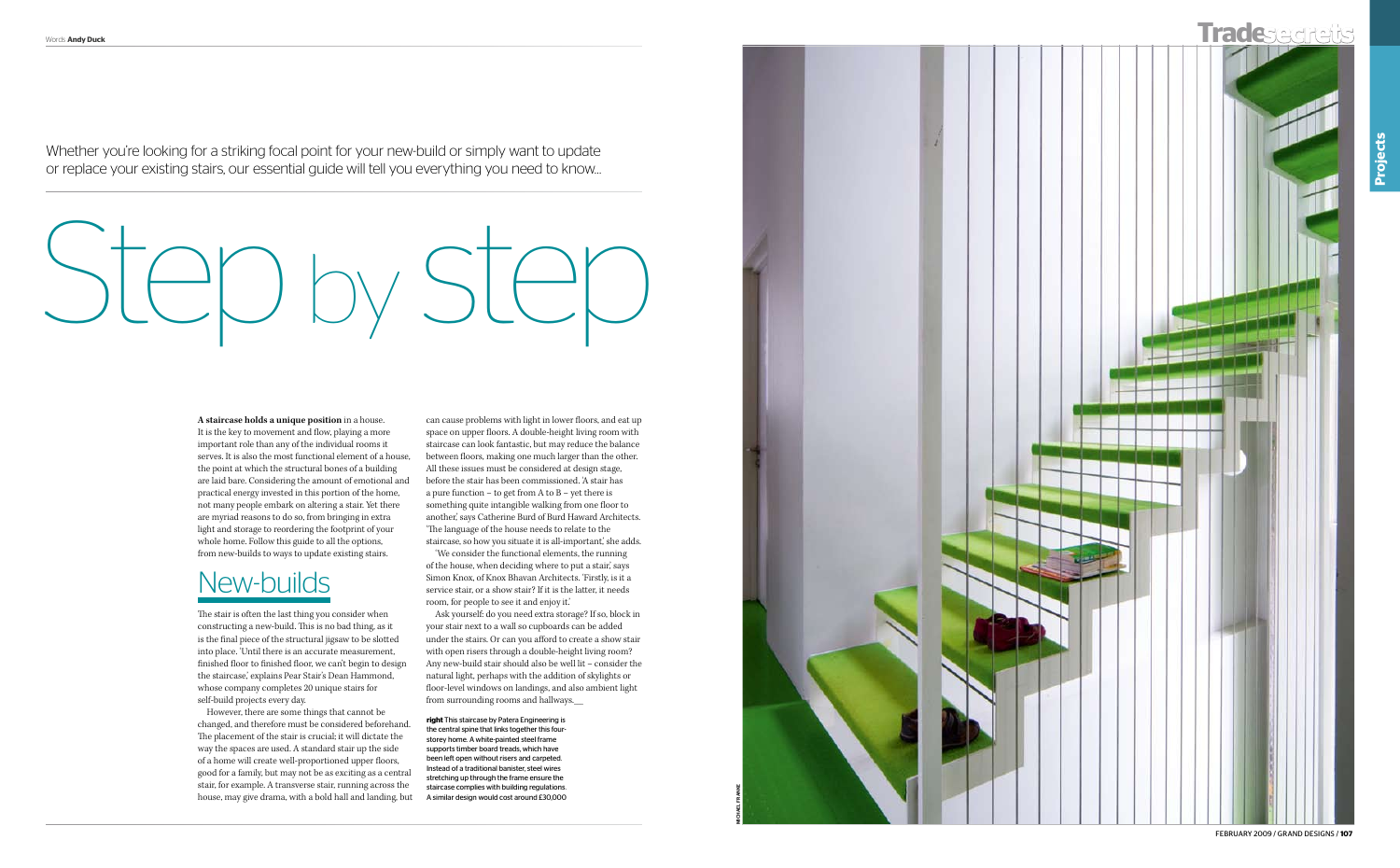

# **Renovations**



There are numerous considerations when replacing a stair. Unless you're fitting like with like, in structural terms, then it can make sense to employ an architect. Catherine Finkernagel of Finkernagel Ross has carried out a number of stair replacements and refurbishments in period properties, but warns not to rush in to things. 'If the stair is particularly beautiful in its own right then we would definitely consider refurbishing it. We don't believe in taking out original features for the sake of it.'

Some may wish to reorient the stair to change the function of living spaces. For example, a staircase in a period home could be shifted out of the main body of the house to create larger, more integrated living spaces without destroying the integrity of the building. But, any structural changes, like the construction of an extension to house the stairwell, will have significant implications for the budget. This may be a pill worth swallowing, however, as replacing a stair can take weeks, even months, so there will be disruption to home life anyway.

For a less invasive solution, where access allows, made-to-measure wooden stairs can be bought, with prices starting at less than £500 for a straight staircase with one balustrade, and companies such as Hanson can provide made-to-measure pre-cast concrete stairs in both straight and winding configurations.

The cheapest option, for those with a wooden stair that simply needs repair, is to employ a reputable carpenter ( findacraftsman.com).

The most budget-savvy alteration to the function of a stairwell is to add under-stair storage which, when well planned, can swallow huge amounts of clutter. If you can afford to lose storage space, consider removing existing panelling or storage from under a stair to add useable floor space to a downstairs room. You may be surprised at the potential for that dark, gloomy space – as an extra toilet or shower room, for example.\_\_\_



**far left** This cantilevered glass staircase by Spiral Staircase Systems cost more than £10,000, but the owners feel it was worth every penny. At night, a state-of-the-art lighting system transforms the stairwell, changing it from orange to blue to purple and pink, depending on the owners' mood **left** If you're building a new staircase, consider whether the design could incorporate some much-needed storage space. As part of a new-build house by Lynch Architects, this structural plywood staircase with oak treads doubles as a

There are specific building regulations covering the size of staircases. The full information can be found in Document K of the Building Regulations at communities.gov.uk. The regulations also cover specific details about landings, door openings and the height of rail guards and balustrades to ensure safety, but from a planning perspective, the key regulatory feature for staircases is their specified size. The minimum tread size (the horizontal part of each stair) is 220mm; the riser (the height of each step) must be between 190mm and 220mm. There are no recommendations for minimum staircase widths, but the width of a standard flight of a staircase is 860mm and anything less than 600mm is impractical. The gradient cannot be greater than 42 degrees. In addition, a staircase with open risers likely to be used by children under five should be built so that a 100mm sphere cannot pass through the open risers. The same regulation applies to the balusters, or spindles, the vertical element of the balustrade. Clear headroom of 2000mm should be provided over the whole width of your staircase, but this can be reduced to 1900mm at the side in some situations for loft conversions. Socalled 'space-saver' staircases, featuring alternating treads can allow you to get up to the next floor in approximately half the distance of a normal flight of stairs – ie, they climb at a much steeper angle than a standard stair. These adhere to building regs and are very popular for loft conversions, where space is restricted. Additional regulations cover spiral staircases, which are less stringent if the stair is serving only one habitable room. Unless you live in a listed building, you will not need planning permission to replace a stair.

### **Building regulations**

library, with the landing designed to be a quiet space for reading **below** An elegant spiral stair by Spiral Staircase Systems is built around a steel stringer and centre pole with plywood panelling to form the balustrade. The treads are formed from steel and plywood then carpeted. A similar project would cost £20,000, including installation **below right** The owner of this Sixties home took a sustainable approach to refurbishment. The three-storey staircase was updated rather than replaced, with new



FSC-grade oak treads and brick with clay plaster walls. A large skylight reduces the need for artificial light. The project was done by BBM Sustainable Design and cost £10,000 **bottom right** Designed by 51% Studios, this bespoke staircase hangs in mid-air, with the weight of the structure carried from an existing structural joist in the ceiling. Made by a carpenter from the Triple Dot company, it features birch ply risers with a zebrano balustrade, and the staircase has been left exposed at the back so the high level of craftsmanship is on show

jefferson smith; sue barr/view; leigh simpson; edina van der wyck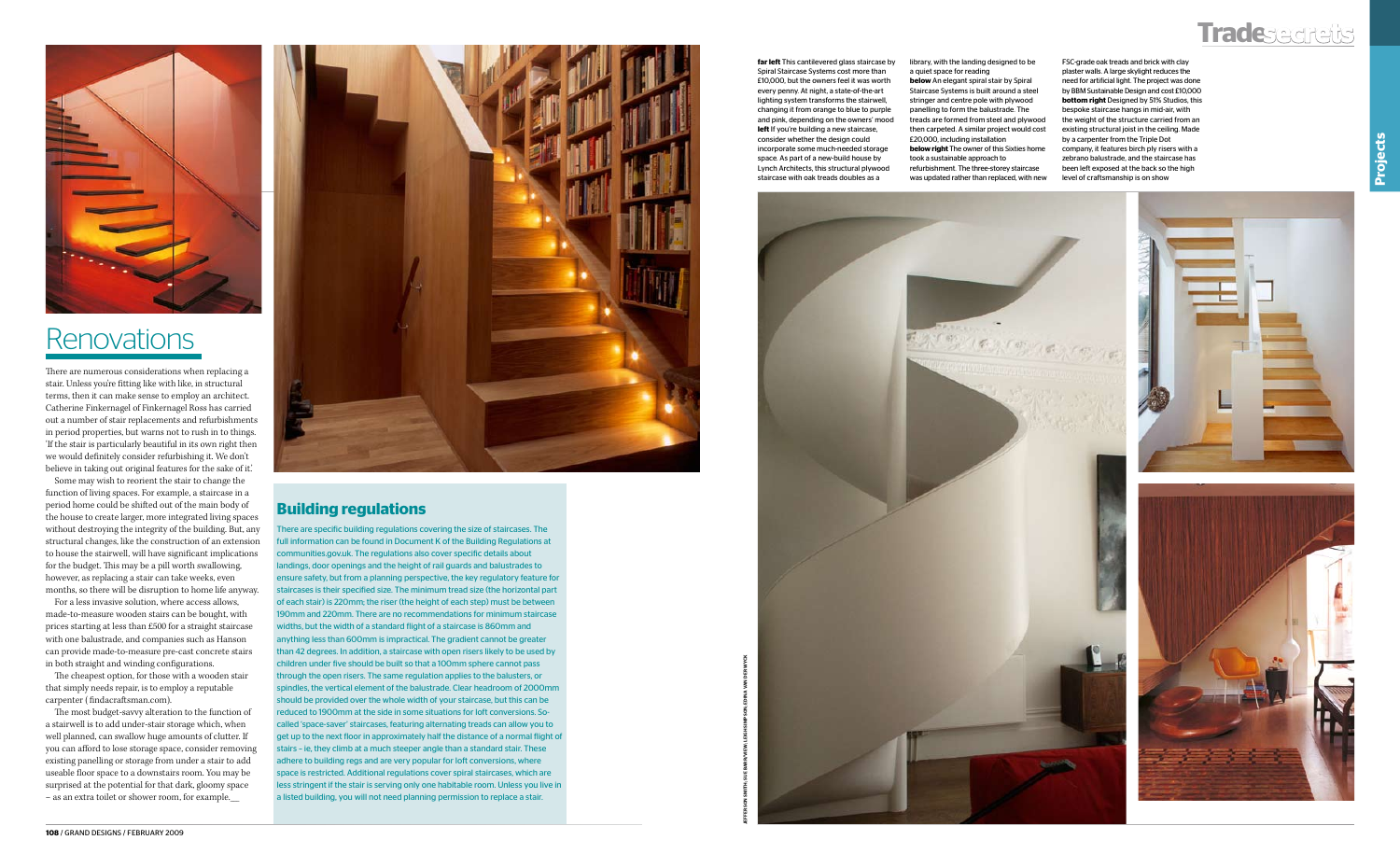# **Tradesecrets**



**110** / grand designs / february 2009



Think very carefully about the style of your stair, as the need to solve more problems to fit the stair of your choice will considerably increase the price, and may raise aesthetic and practical issues, too. So what's the best option for you?

### **Straight**

The standard straight run with half or quarter turn on a landing is the classic stair that runs along one wall of a home, or occasionally across it. Can be wasteful of vertical space, with a large drop to any landings, but solves more problems than it creates, giving coherence and good proportionality to upper floors.

### **Winder**

The standard straight run is challenged only by winder stairs in popularity. An efficient use of space, the winder – which alternates straight sections, landings or tapered stairs winding round a central axis – creates interesting shapes, but without a dynamic approach to finishes it can often end up looking dowdy and old-fashioned.

### **Alternate**

A paddle stair, with left and right treads to save space, can be a way to access a loft space while avoiding major structural changes. Pluses are these stairs conform to building regs, are very cheap to buy and require no additional work to install. Downsides are the steep angle, which makes them awkward and dangerous for children and those with limited mobility.

### **Cantilevered**

A cantilevered stair will provide a fantastic effect and the lack of risers will let light into areas that a standard stair would keep dark. Be aware of the issue of safety for children under five, the open nature of the space for privacy and heating, and also the loss of potential storage space under and around the staircase.

### **Helical**

Running in a wide spiral up the inside of a virtual vertical cone, helical stairs can have a significant impact in a home, will be entirely unique, but are very costly to install, and take up a lot of space. One major advantage is the central void, which can draw light deep into a tall building. Practical for multi-flights over a number of floors.

### **Spiral**

Despite their space-saving reputation, spiral staircases are surpisingly bulky, with a square footprint that often is at odds with the shape of access areas. 'I wouldn't rely on a spiral staircase for a main stair,' architect Simon Knox advises. 'They're a bit tight on space and you can't get furniture up them.' However, a spiral stair can be perfect to gain access to a single room at the top of the house, or to access an outside balcony from ground level.\_\_\_

**below** The use of open treads and a glass balustrade dramatically increases natural daylight in this house. Designed by Finkernagel Ross Architects, the steel structure and glass balustrade were fabricated by John Desmond, while the American black walnut treads were made by Richard Newnham Furniture. Quarter landings allow the stair to climb at a gentler gradient than the previous staircase. The total cost was £25,400 **right** Paul McAneary Architects took the decision to relocate the staircase in this

renovation project, creating a dramatic focal point in the open-plan layout. The new steel structure has white-painted MDF wrapped around the back and sides, the treads are stained oak and the balustrade is laminated toughened glass. Costs for similar would be £10,000-£12,000 **below centre** If space is an issue, paddle stairs, such as this solid-oak design by architect Nissen Adams, are a great option. With its steep gradient, the staircase requires a much smaller footprint than a traditional design, maximising the

available space in this new roof extension **below right** Architect Barnaby Gunning worked with AM Structures to create the specially designed mould for this lightweight fibreglass staircase, which has a red gel coat to give it its vibrant colour. Costs are £2,500 for a run of eight steps **far right** The centrepiece of this barn conversion by Simon Condor Associates is a stunning, circular oak staircase in the double-height hallway. For safe use, the bespoke staircase is encased in a glass cylinder to meet building regulations